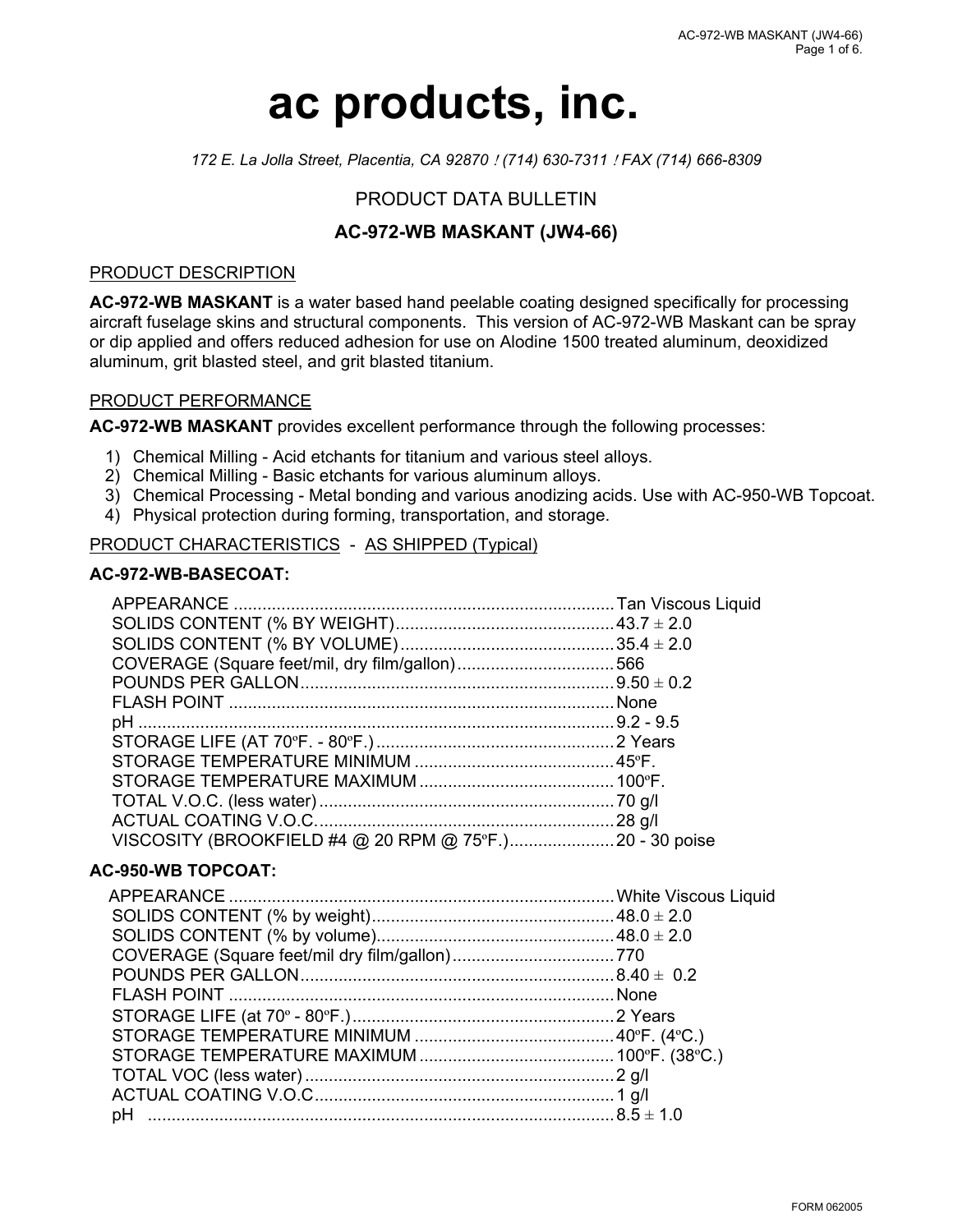# **DIP APPLICATION**

# 1st Coat:

- 1. The maskant should be thoroughly mixed and air free.
- 2. The optimum environment at the dip tank should be 75 100ºF. (24 38ºC.), 40 70% relative humidity.
- 3. Air movement should be mild and dust free.
- 4. Parts may enter the dip tank immediately **after** the pumps/mixer (agitation) have been stopped.
- 5. Parts should enter/exit the dip tank at a rate of 1 5 ft./minute (30 150 cm/minute).
- 6. Flash the coated part for 15 minutes at room temperature; then
- 7. Dry the coated part for 1 hour  $\omega$  140 150°F. (60 65°C.); then
- 8. Bake the coated part for 1 hour @ 190 200ºF. (88 93ºC.).

## 2nd Coat:

Rotate the part 180º and apply the second coat as per Steps 1 - 8 above.

## 3rd Coat:

As necessary, apply a third coat as per Steps 1 - 8 above.

The part is now ready for chemical milling. Apply AC-950-WB Topcoat if the part is to be acid anodized (See Page 6).

## PRODUCT USE INSTRUCTIONS - DIP

DIP TANK DESIGN - Contact AC Products, Inc.

RECOMMENDED DRY FILM THICKNESS: 15-25 mils (380-635 microns), depending on process requirements, 2-3 dip coats (one rotation).

The film thickness of AC-972-WB Maskant is a function of the following parameters:

- A) The weight solids of the maskant
- B) The viscosity of the maskant
- C) The number of dip coats applied

Mixing of the maskant is necessary for entrapped air (bubbles) to escape and to prevent skinning at the surface. The mixing should provide mild but constant movement. Violent mixing will induce air into the maskant. **Entrapped air in the maskant will cause film defects and maskant failure**. The pumps and/or mixers should be stopped **only** during the dip application process. The pumps and/or mixers may be stopped during non-use time; i.e., evenings, weekends, holidays, etc. Ensure that the tank is covered during this time.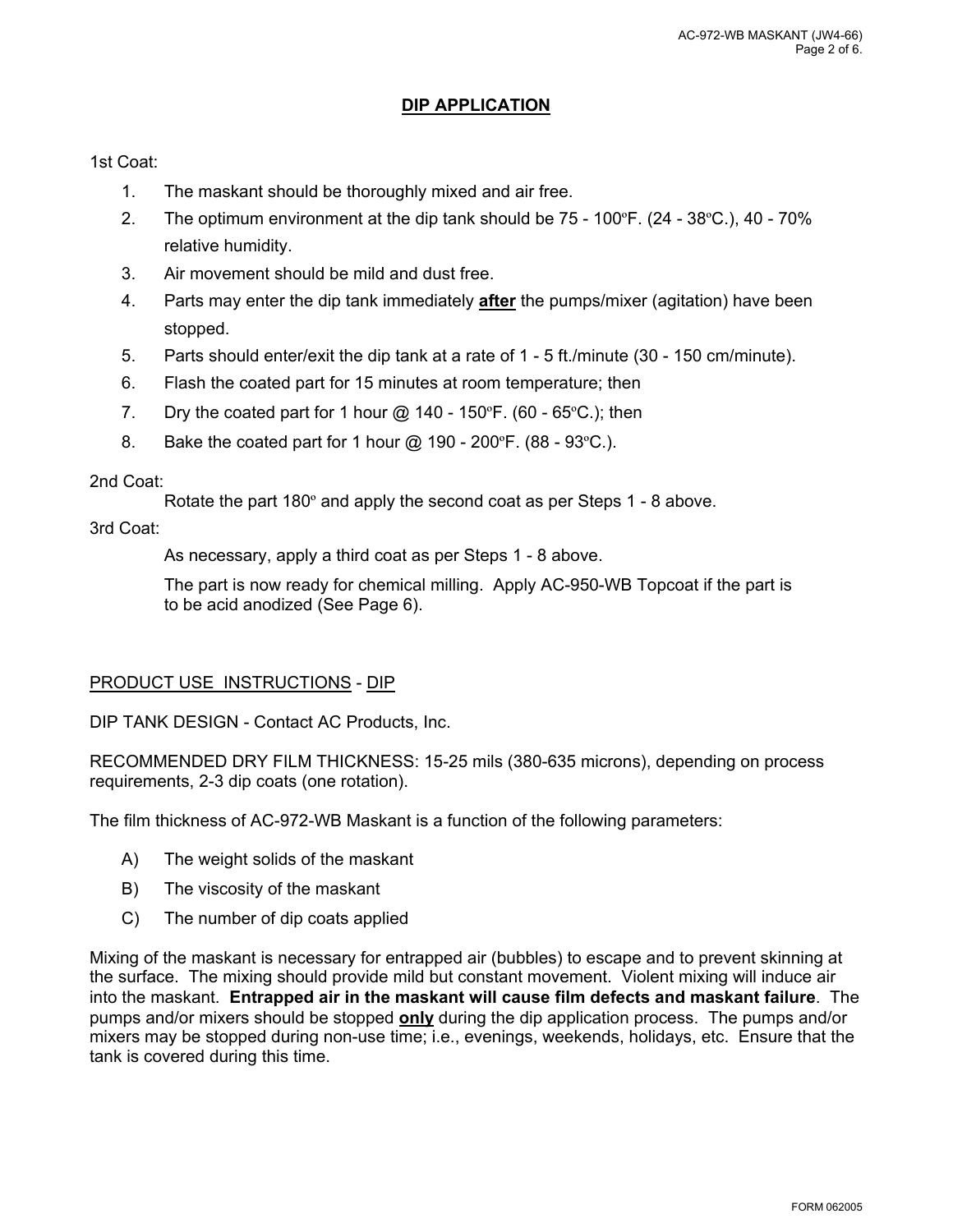Physically remove any/all dried maskant skins. Dried maskant skins do not redissolve, they break up into particles of grit. The grit particles clog filters and cause film defects.

Remove the dip tank cover **only** during the dip application process to reduce water evaporation and prevent maskant skinning.

### Maskant Tank Maintenance:

- 1) Viscosity: The viscosity of the maskant can be maintained at 20 45 poise @ 75ºF. (24ºC.) The viscosity should be measured using a Brookfield viscometer, #4 spindle @ 20 RPM. Measure the viscosity 0.5 - 2 minutes after mixing thoroughly. On a daily basis, plot the viscosity measurements on an SPC chart to observe any trends.
- 2) pH: The pH of the maskant should be maintained @ 9.0 9.2. On a daily basis, plot the pH measurements on an SPC chart to observe any trends.
- 3) Solids: The weight solids of the maskant should be maintained  $@.44.0 47.0\%$ . On a weekly basis, plot the weight solids on an SPC chart to observe any trends.
- 4) Maskant additions: Maskant additions should be gently and thoroughly mixed before they are added to the tank. Add to the tank without inducing air.
- 5) To maintain the recommended ranges regarding viscosity and weight solids, replace water lost by evaporation with deionized water. The viscosity and weight solids will rise as water is lost due to evaporation.
- 6) pH is **vital** to the stability of the maskant and should never be allowed to fall below pH = 9.0. The pH will slowly fall as the bath ages due to the evaporation of ammonia. To maintain pH, add ammonia (28% in water) as needed.
- 7) The dip tank should be adjusted for pH **before** viscosity or weight solids adjustments are conducted.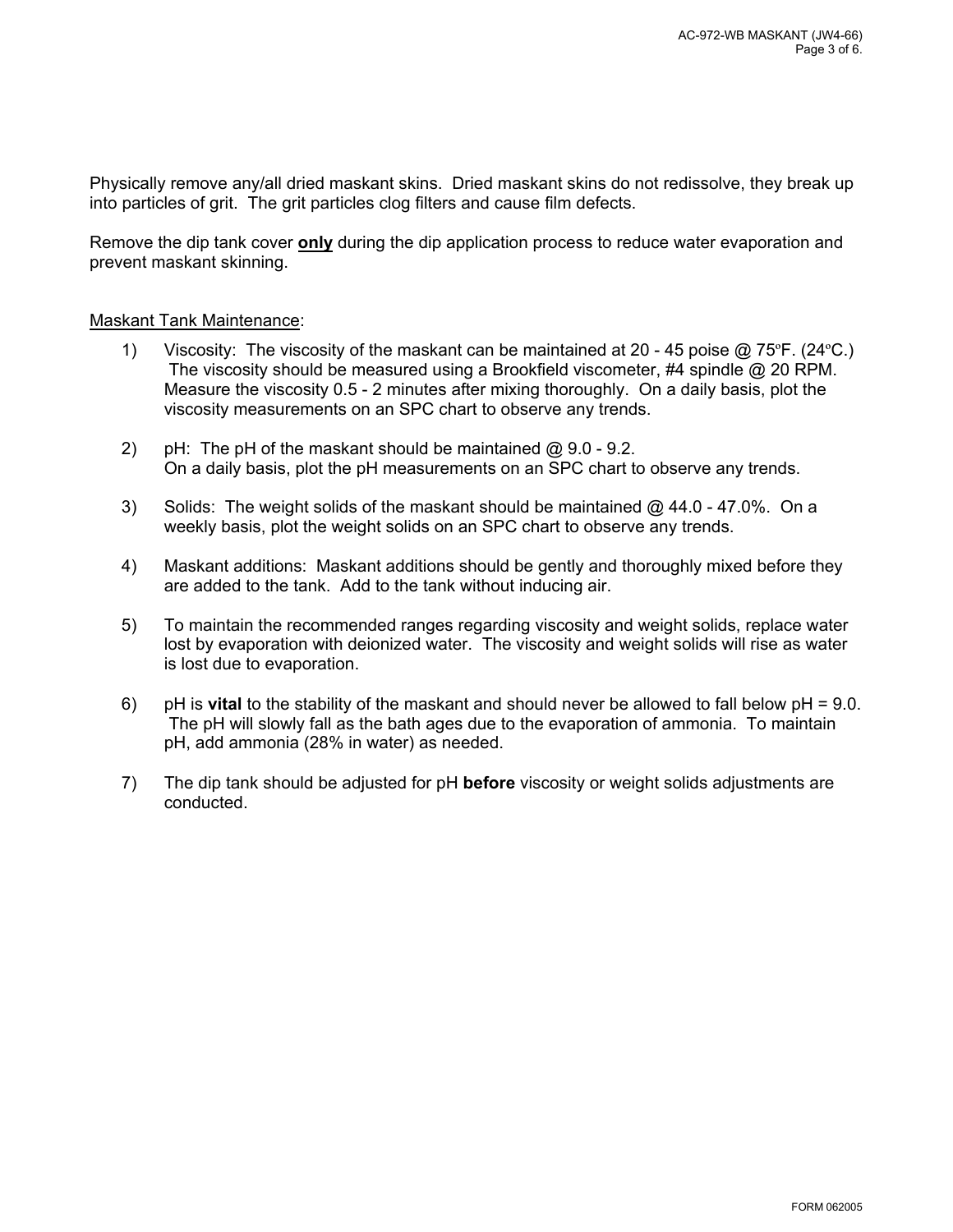# **SPRAY APPLICATION**

# AC-972-WB MASKANT APPLICATION PROCEDURE

Airless Spray Application

Step 1.First Coat - Apply **AC-972-WB MASKANT** (Review the recommended equipment and spray conditions on Page 5.)

A. Apply maskant (one application) over the surface area of the part to be coated.

1) Apply using a 75 - 85% overlap.

2) Gun speed should be 3 - 4 feet/second for optimum coating quality.

3) Gun distance from the part should be 12 - 14 inches (305 - 356 mm) for optimum quality. 4) Resultant wet film thickness should be 6 - 7 mils (152 - 178 microns).

B. Repeat (A) immediately on the opposite side of the part.

Note: If only one side of the part is to be coated, continue (A) until the wet film build is 12-14

mils (305-356 mm), then dry as per (E) below.

- C. Immediately return to the first side sprayed and repeat (A) until the total wet film build is 12 - 14 mils (305 - 356 microns).
- D. Immediately return to the second side and repeat (B) until the total wet film build is 12 - 14 mils (305 - 356 microns).
- E. DRY and cure the applied film. The recommended procedure is:

A)Flash the coated part at room temperature for 4-6 minutes; then

B)Dry the coated part at 125-130EF. (52-54°C.) for 1 hour; then

C)Bake the coated part at 190-200ºF. (88-93ºC.) for 1 hour.

## Step 2.Second Coat - Apply **AC-972-WB MASKANT**

A. Repeat Step 1 above.

B. Total dry film thickness should be 10 - 12 mils (254 - 305 microns).

## Step 3.Third Coat - Apply **AC-972-WB MASKANT**.

A. Repeat Step 1 above.

B. Total dry film thickness should be 15 - 18 mils (381 - 457 microns).

# Step 4.Fourth Coat - Apply **AC-972-WB MASKANT**.

A. Repeat Step 1 above.

B. Total dry film thickness should be 20 - 24 mils (508 - 610 microns).

The part is now ready for chemical milling. Apply AC-950-WB Topcoat if the part is to be acid anodized (See Page 6).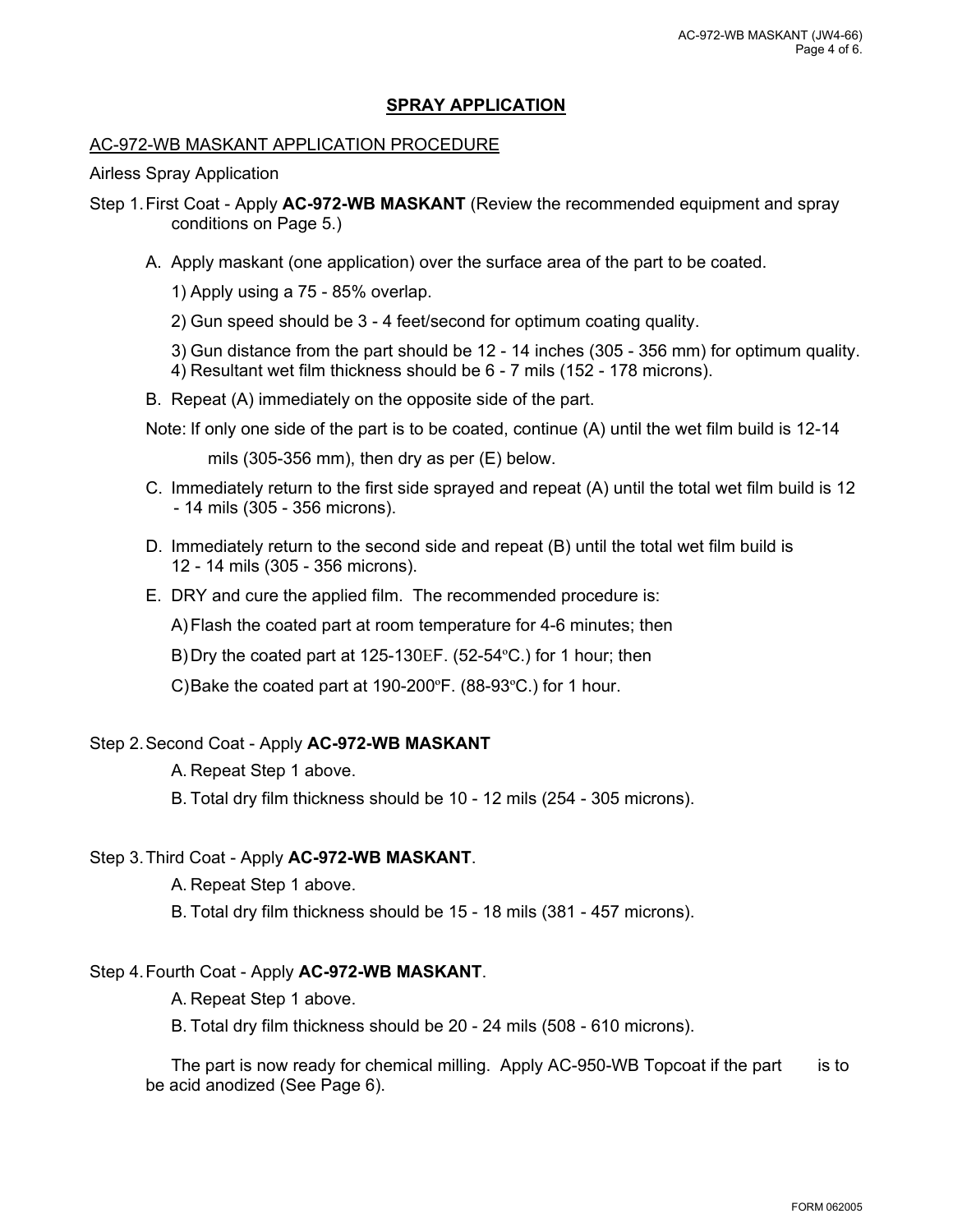# **AC-972-WB MASKANT or AC-950-WB TOPCOAT APPLICATION EQUIPMENT**

## **Airless Spray Application**

| <b>GRACO</b>      |                  |                                                                                                      |
|-------------------|------------------|------------------------------------------------------------------------------------------------------|
| <b>PART NO.</b>   |                  | <b>ITEM DESCRIPTION</b>                                                                              |
|                   |                  | 30:1 heavy duty airless spray pump, teflon packings with 100                                         |
|                   |                  | mesh filter. Stainless steel wetted surfaces recommended.                                            |
| 217-593           |                  | Contractor's gun with 100 mesh filter in handle                                                      |
| 220-424           |                  | RAC IV dripless guard and switch tip                                                                 |
| 221-511           |                  | <b>511 Tip</b>                                                                                       |
| 223-540           |                  | 25' 1/4" Airless or                                                                                  |
|                   |                  | Equivalent hose in length required                                                                   |
| 204-940           |                  | Swivel                                                                                               |
| Spray Conditions: | $\overline{1}$ . | Air Pressure - $70\#$ on 30:1 unit with 25 ft. $1/4"$ hose<br>80# on 30:1 unit with 50 ft. 1/4" hose |
|                   | 2.               | Fluid Pressure - 2,100# - 2,200# at tip                                                              |
|                   | 3.               | Tip - 511                                                                                            |
|                   | 4.               | Maskant Temperature - 70°F.(21°C.) minimum.                                                          |
|                   |                  |                                                                                                      |

# **GENERAL PRODUCT USE INSTRUCTIONS - SPRAY OR DIP APPLICATION**

## **AC-972-WB MASKANT:**

MIXING - If separation has occurred, mix slowly and gently until uniform. Do not mix air into the product.

THINNING - Use as received for application by dip or airless spray. Thin as necessary with D.I. water to apply by HVLP spray or conventional spray.

RECOMMENDED DRY FILM THICKNESS - 18 - 24 mils (457 - 610 microns) depending on process requirements.

# **AC-950-WB TOPCOAT**:

MIXING - If separation has occurred, mix slowly and gently until uniform. Do not mix air into the product.

THINNING - Use as received for application by airless spray, roller, or brush. Thin as necessary with

D.I. water to apply by HVLP spray or conventional spray.

RECOMMENDED DRY FILM THICKNESS - 3 - 6 mils (76 - 152 microns) depending on process requirements.

## PRODUCT PACKAGING

**AC-972-WB MASKANT** and **AC-950-WB TOPCOAT** are supplied in 5 gallon plastic pails, 55 gallon drums, and bulk.

IF THE MASKANT MUST RESIST AN ACID ANODIZING PROCESS, AC-950-WB TOPCOAT MUST BE APPLIED OVER THE AC-972-WB MASKANT FILM TO ENSURE SATISFACTORY PERFORMANCE.

Step 1. Apply a uniform wet film of AC-950-WB Topcoat, 10 - 12 mils (250 - 300 microns) over the baked AC-972-WB Maskant film as described on Page 2 or Page 4. The film will dry to 5 - 6 mils (125 - 150 microns). The AC-950-WB Topcoat is required only over the